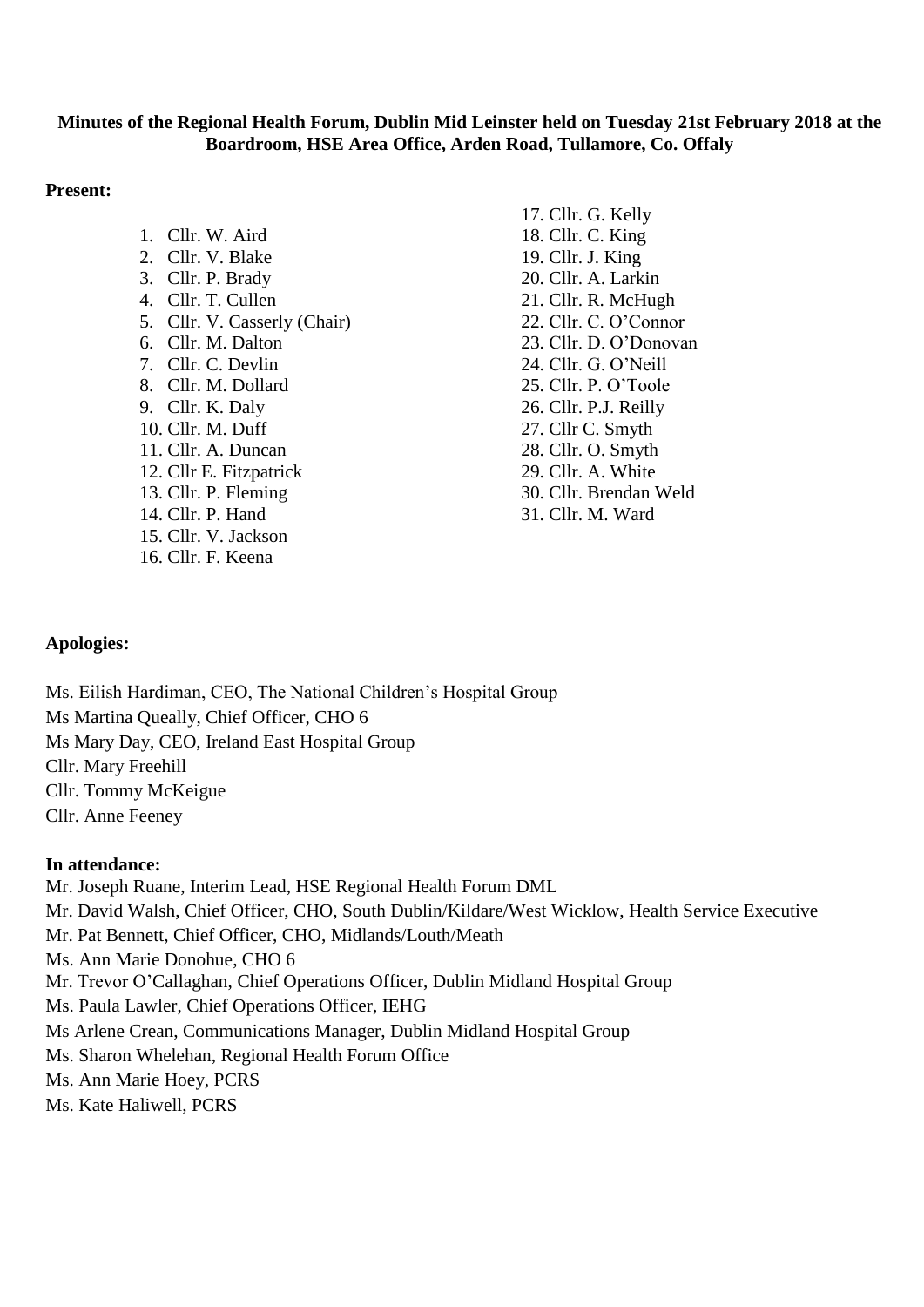## **18:01:01 Chairperson's Correspondence**

Correspondence was received from the Minister for Health, Mr Simon Harris in relation to the Forum's representations regarding the Long Term Illness Scheme. Cllr. Casserly read out the response and agreed to circulate it to members.

Cllr. Vicki Casserly advised members that a letter of resignation had been received from Cllr. Louise Dunne. Cllr. Casserly thanked Cllr. Louise Dunne for her contribution to the forum and welcomed Cllr. Mark Ward.

Cllr. O'Connor congratulated Mr Trevor O'Callaghan on his new position as the CEO of the Dublin Midlands Hospital Group. Cllr Fleming seconded this.

# **18:01:02 Adoption of minutes of the meetings of the Regional Health Forum, Dublin – Mid Leinster held on 21st November 2017**

On the proposal of Cllr. Casserly and seconded by Cllr. Reilly the minutes of the Regional Health Forum, Dublin Mid-Leinster held on Tuesday 21<sup>st</sup> November 2017 were adopted.

# **18:01:02 HSE Update – PCRS - Ms. Anne Marie Hoey and Ms. Kate Haliwell**

Cllr. Vicki Casserly (Chairperson) introduced Ms. Anne Marie Hoey and Ms. Kate Haliwell from the Primary Care Reimbursement Service (PCRS) to the forum members. They gave a detailed presentation explaining the medical card application process**,** the new Medical Card Online system, and outlined discretionary assessment.

Members thanked both for a very informative presentation.

Members asked questions following the presentation and the below issues were raised.

## **Online Application Process**

Members had positive and negative feedback regarding the online system. As broadband is not in all areas of Ireland and some people are not equipped to apply online, it segregates people.

Members queried the cost of investing in the new system, and how it would save HSE finances. Ms Hoey advised members that savings will be tracked as time progresses, but further advised them that there would be definite savings as PCRS receives 10 to 15 thousand applications a week via post so the online system would cut down on staff logging these applications.

## **Income Threshold**

Members queried the income threshold and advised Ms Hoey and Ms Haliwell that the figure was unclear on the application form and thus put people off applying for a medical/gp visit card.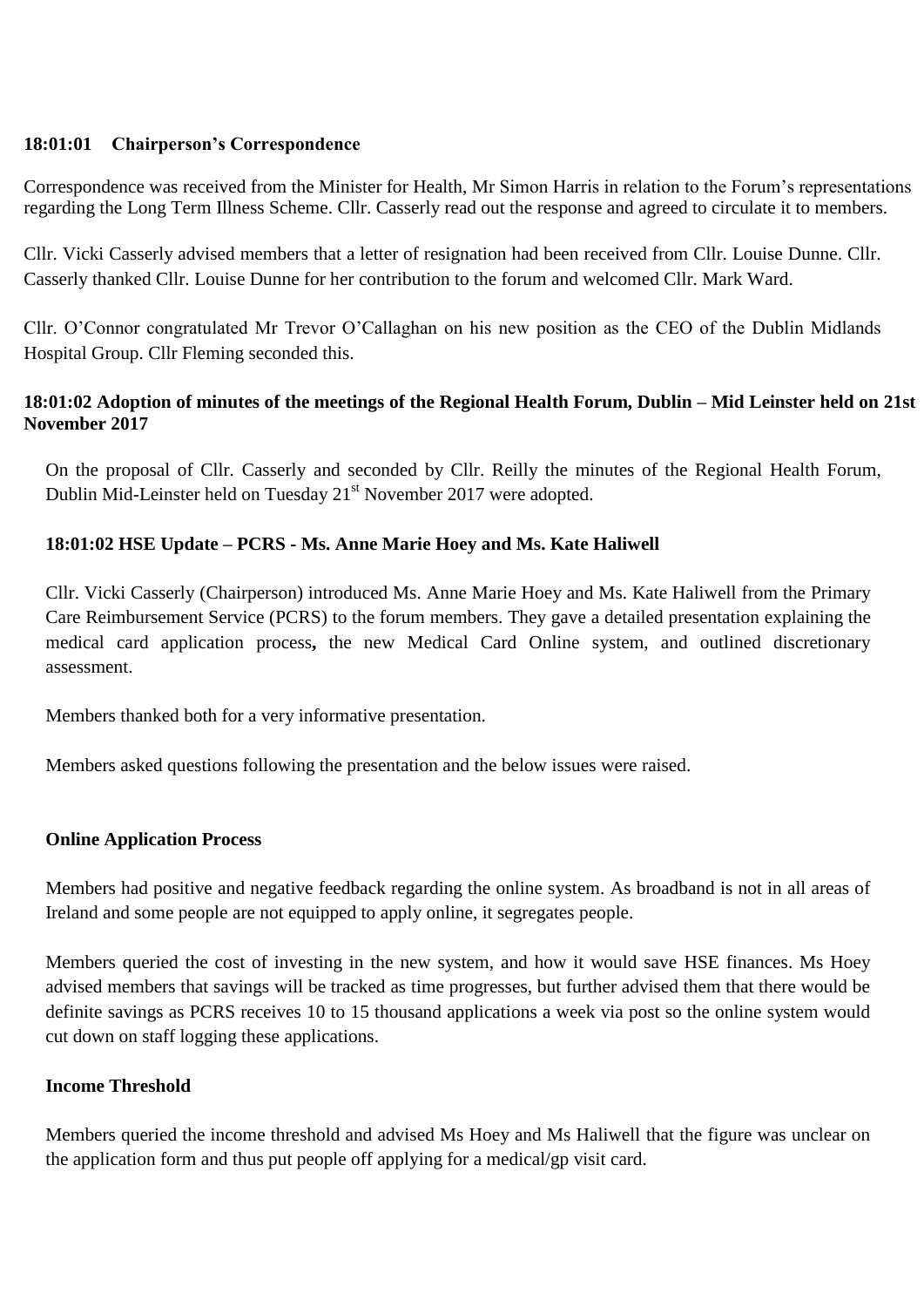# **Assessment times**

Cllrs queried the length of time that you may hold a medical card before it needs to be renewed. Ms Hoey advised the following:

Average -3 years Over 70- 4 years Certain Circumstances- max 6 years

At any time, PCRS may carry out random checks for auditing purposes.

## **Emergency Cases**

Ms Hoey assured members in the case of emergencies, the Children's Hospital can apply for a medical card on behalf of the parent/child.

# **Centralisation**

The centralisation to PCRS away from the local health boards have caused many issues for cllrs applying on behalf of local individuals. Ms Hoey assured members that PCRS has a dedicated email and telephone contact number especially for Regional Health Forum Members so they can make enquiries on behalf of individuals regarding applications.

**Phone: 1890 252 929 Email: [www.regionalhealthforum.pcrs@hse.ie](http://www.regionalhealthforum.pcrs@hse.ie/)**

**18:01:03 Motions**

## **Motion 1**

Can the CEO please look into the possible replacement of the Old Health Centre on Curley Road Drimnagh Dublin 12 with a modern facility to incorporate services needed for both an older community and children as the area regenerates all too often the people of Drimnagh feel left out as other area receive these new facilities whilst they are bypassed, can the CEO please give me an update on the possible re-development / services offered at the existing Health Centre.

## **Cllr. Vincent Jackson**

A report on this motion was prepared by Mr David Walsh, Chief Officer for Dublin South, Kildare & West Wicklow CHO. Members noted the report.

## **Motion 2**

That the HSE would actively pursue the concept of social housing provision on the site it currently owns at Canal Ave, Mullingar?